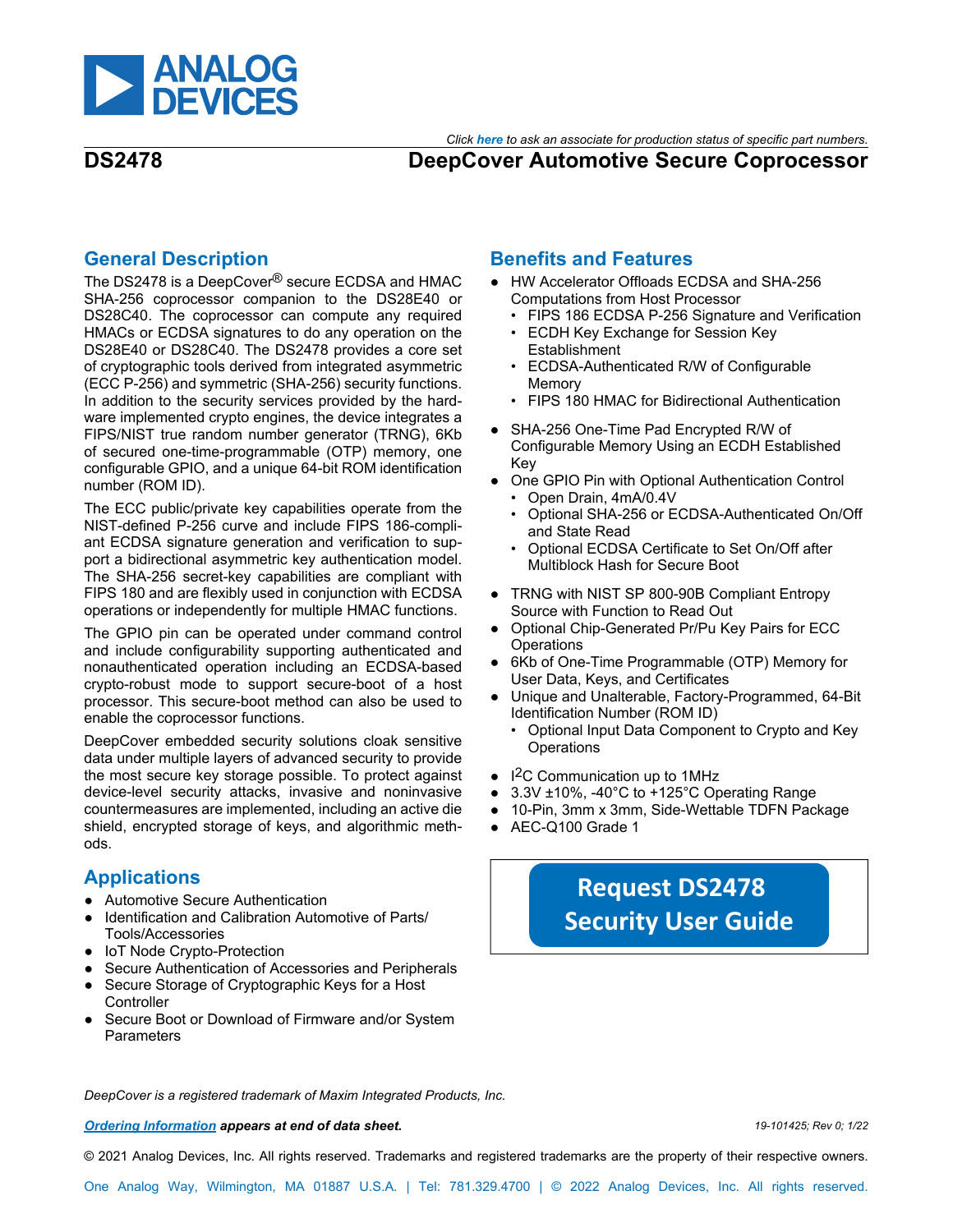## **Simplified Block Diagram**

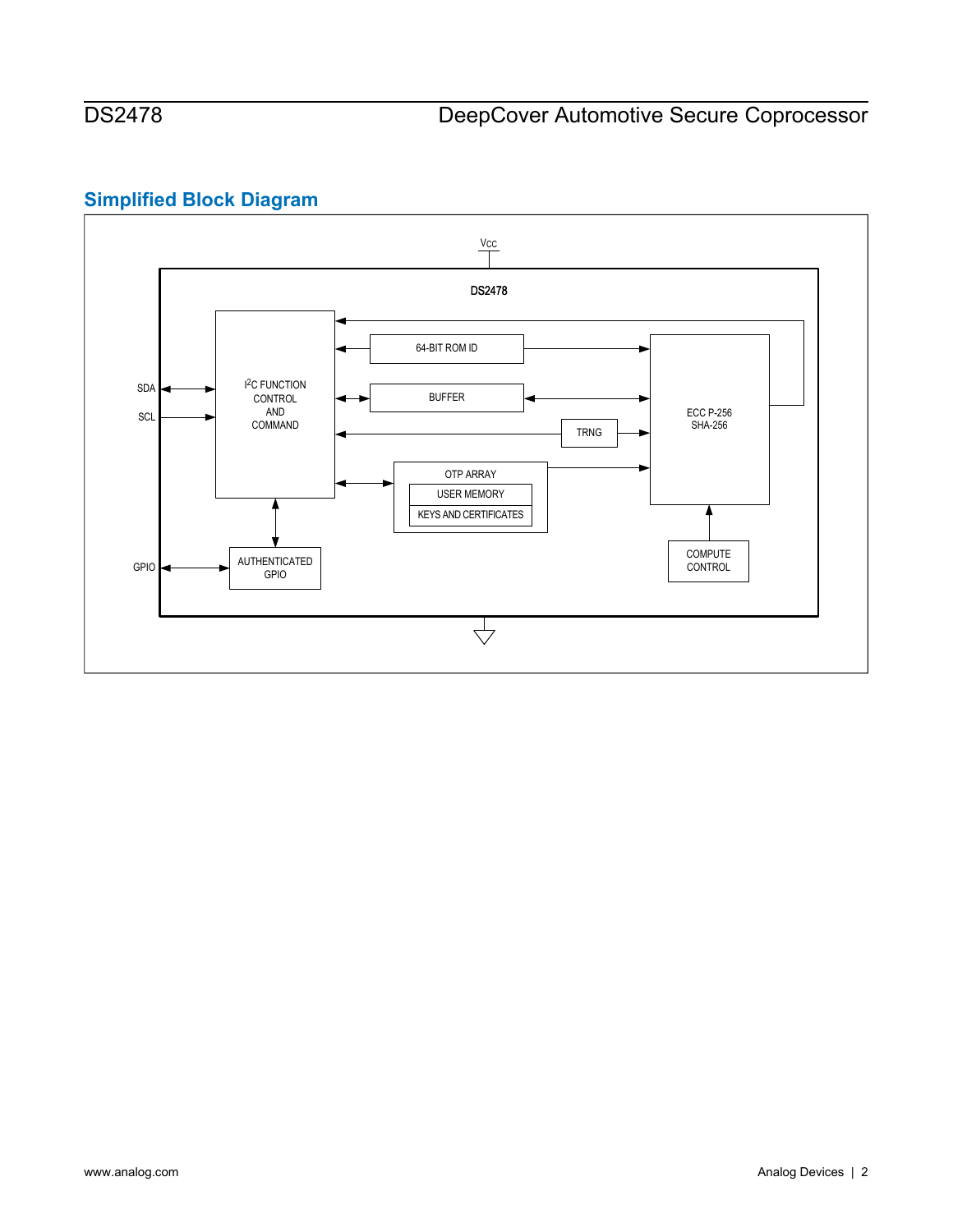# DS2478 DeepCover Automotive Secure Coprocessor

## **Absolute Maximum Ratings**

| Voltage Range on Any Pin Relative to GND  -0.5V to 4.0V |  |
|---------------------------------------------------------|--|
|                                                         |  |
|                                                         |  |
|                                                         |  |

*Stresses beyond those listed under "Absolute Maximum Ratings" may cause permanent damage to the device. These are stress ratings only, and functional operation of the*  device at these or any other conditions beyond those indicated in the operational sections of the specifications is not implied. Exposure to absolute maximum rating conditions for *extended periods may affect device reliability.* 

## **Package Information**

#### **10 TDFN (3mm x 3mm)**

| Package Code                                |                    |  |  |
|---------------------------------------------|--------------------|--|--|
| <b>Outline Number</b><br>21-100346          |                    |  |  |
| 90-0003<br>Land Pattern Number              |                    |  |  |
| <b>Thermal Resistance, Four-Layer Board</b> |                    |  |  |
| Junction to Ambient $(\theta_{IA})$         |                    |  |  |
| Junction to Case $(\theta_{\text{AC}})$     | $2.73^{\circ}$ C/W |  |  |

For the latest package outline information and land patterns (footprints), go to *[www.maximintegrated.com/packages](http://www.maximintegrated.com/packages)*. Note that a "+", "#", or "-" in the package code indicates RoHS status only. Package drawings may show a different suffix character, but the drawing pertains to the package regardless of RoHS status.

Package thermal resistances were obtained using the method described in JEDEC specification JESD51-7, using a four-layer board. For detailed information on package thermal considerations, refer to *[www.maximintegrated.com/](http://www.maximintegrated.com/thermal-tutorial) [thermal-tutorial](http://www.maximintegrated.com/thermal-tutorial)*.

## **Electrical Characteristics**

(Limits are 100% tested at  $T_A$  = +25°C. Limits over the operating temperature range and relevant supply voltage range are guaranteed by design and characterization. Specifications marked GBD are guaranteed by design and not production tested. Specifications to the minimum and maximum operating temperature are guaranteed by design and are not production tested.)

| <b>PARAMETER</b>                                                                                  | <b>SYMBOL</b>          | <b>CONDITIONS</b>      | <b>MIN</b>                   | <b>TYP</b>                    | <b>MAX</b>                   | <b>UNITS</b> |
|---------------------------------------------------------------------------------------------------|------------------------|------------------------|------------------------------|-------------------------------|------------------------------|--------------|
| Supply Voltage                                                                                    | $V_{\rm CC}$           | (Note 1)               | 2.97                         | 3.3                           | 3.63                         | V            |
|                                                                                                   |                        | Standby                |                              | 0.5                           | $\overline{2}$               |              |
| Supply Current                                                                                    | $_{\rm{lcc}}$          | Communicating (Note 2) |                              |                               | 16.5                         | mA           |
| 1 <sup>2</sup> C SCL AND SDA PINS (Note 3)                                                        |                        |                        |                              |                               |                              |              |
| Low-Level Input Voltage                                                                           | $V_{IL}$               |                        | $-0.3$                       |                               | $0.3 \times$<br>$V_{\rm CC}$ | $\vee$       |
| High-Level Input Voltage                                                                          | V <sub>IH</sub>        |                        | $0.7 \times$<br>$V_{\rm CC}$ |                               | $V_{CC}$ +<br>0.3            | $\vee$       |
| <b>Hysteresis of Schmitt</b><br>Trigger Inputs                                                    | <b>V<sub>HYS</sub></b> | (Note 4)               |                              | $0.05 \times$<br>$V_{\rm CC}$ |                              | $\vee$       |
| Low-Level Output<br>Voltage at 4mA Sink<br>Current                                                | <b>VOL</b>             | (Note 5)               |                              |                               | 0.4                          | V            |
| Output Fall Time from<br>$VIH(MIN)$ to $VIL(MAX)$<br>with a Bus Capacitance<br>from 10pF to 400pF | toF                    | (Note 4)               |                              | 30                            |                              | ns           |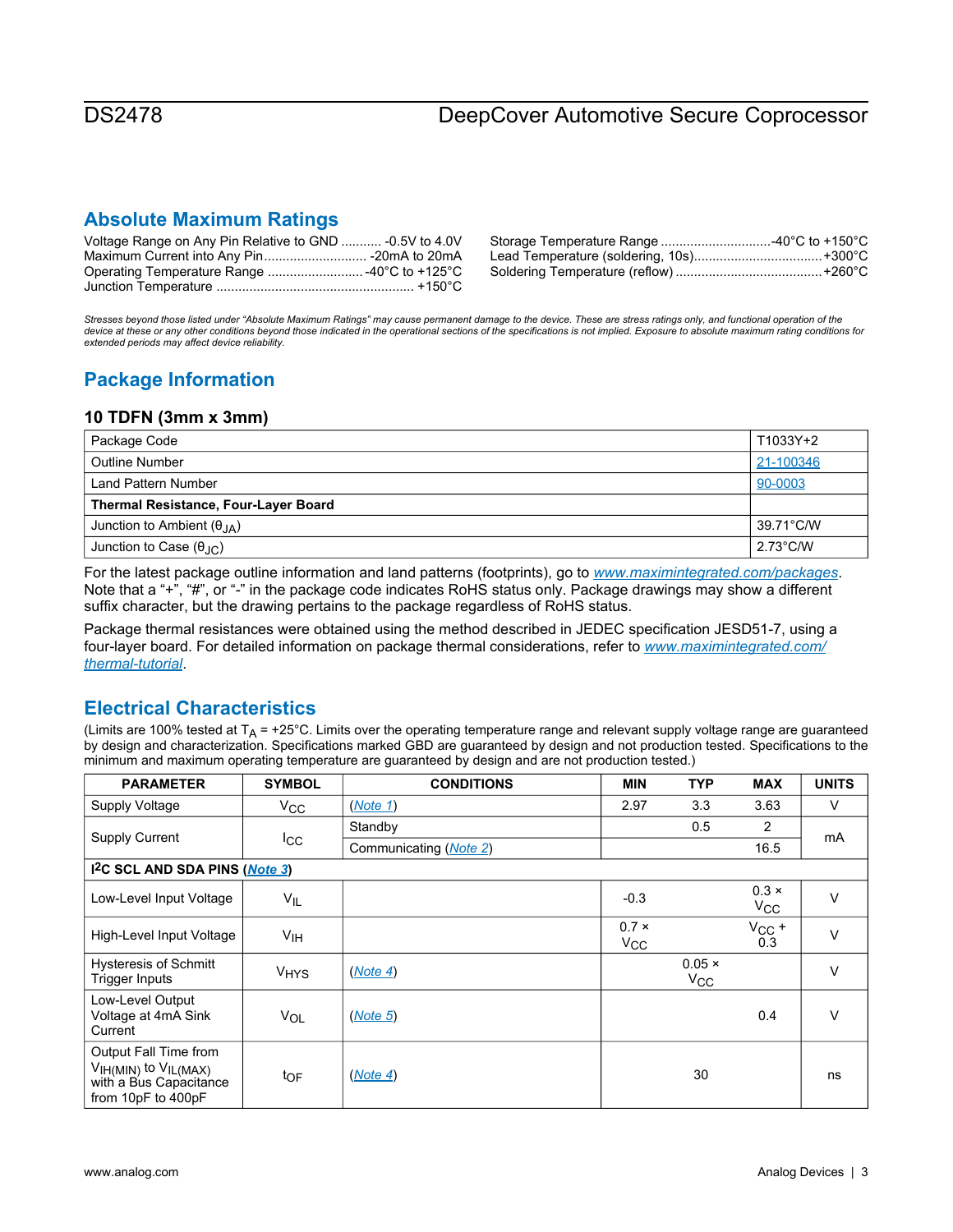## **Electrical Characteristics (continued)**

(Limits are 100% tested at  $T_A$  = +25°C. Limits over the operating temperature range and relevant supply voltage range are guaranteed by design and characterization. Specifications marked GBD are guaranteed by design and not production tested. Specifications to the minimum and maximum operating temperature are guaranteed by design and are not production tested.)

| <b>PARAMETER</b>                                                                                | <b>SYMBOL</b>            | <b>CONDITIONS</b>         | <b>MIN</b>        | <b>TYP</b> | <b>MAX</b>           | <b>UNITS</b> |
|-------------------------------------------------------------------------------------------------|--------------------------|---------------------------|-------------------|------------|----------------------|--------------|
| Pulse Width of Spikes<br>Suppressed by the Input<br>Filter                                      | t <sub>SP</sub>          | (Note 4)                  |                   |            | 50                   | ns           |
| Input Current with an<br>Input Voltage between<br>0.1V <sub>CC</sub> MAX and<br>$0.9V_{CC}$ MAX | <sup>1</sup>             | ( <i>Note 4, Note 6</i> ) | $-1$              |            | $+1$                 | μA           |
| Input Capacitance                                                                               | $C_{1}$                  | (Note 4)                  |                   | 10         |                      | pF           |
| <b>SCL Clock Frequency</b>                                                                      | $f_{SCL}$                | (Note 1)                  |                   |            | 1                    | <b>MHz</b>   |
| Hold Time (Repeated)<br><b>START Condition</b>                                                  | t <sub>HD:STA</sub>      |                           | 0.45              |            |                      | μs           |
| Low Period of the SCL<br>Clock                                                                  | t <sub>LOW</sub>         | (Note 7)                  | 0.65              |            |                      | μs           |
| High Period of the SCL<br>Clock                                                                 | <sup>t</sup> HIGH        | (Note 4)                  | 0.35              |            |                      | μs           |
| Setup Time for a<br>Repeated START<br>Condition                                                 | t <sub>SU:STA</sub>      | (Note 4)                  | 0.35              |            |                      | μs           |
| Data Hold Time                                                                                  | t <sub>HD:DAT</sub>      | (Note 4, Note 7, Note 8)  |                   |            | 0.35                 | μs           |
| Data Setup Time                                                                                 | t <sub>SU:DAT</sub>      | (Note 4, Note 7, Note 9)  | 100               |            |                      | ns           |
| Setup Time for STOP<br>Condition                                                                | t <sub>su:STO</sub>      | (Note 4)                  | 0.35              |            |                      | μs           |
| Bus Free Time between<br>a STOP and START<br>Condition                                          | t <sub>BUF</sub>         | (Note 4)                  | 0.6               |            |                      | μs           |
| Capacitive Load for<br>Each Bus Line                                                            | $C_B$                    | (Note 1, Note 10)         |                   |            | 400                  | pF           |
| Warm-Up Time                                                                                    | toscwup                  | (Note 1, Note 11)         |                   |            | 1                    | ms           |
| <b>GPIO PIN</b>                                                                                 |                          |                           |                   |            |                      |              |
| <b>GPIO Output Low</b>                                                                          | <b>PIOVOL</b>            | $PIOIOOL = 4mA (Note 5)$  |                   |            | 0.4                  | $\vee$       |
| <b>GPIO Input Low</b>                                                                           | PIOV <sub>IL</sub>       |                           | $-0.3$            |            | 0.3x<br>$V_{\rm CC}$ | V            |
| <b>GPIO Master Sample</b>                                                                       | <b>PIOV<sub>IH</sub></b> |                           | 0.70x<br>$V_{CC}$ |            | $V_{CC}$ +<br>0.3    | $\vee$       |
| <b>GPIO Switching</b><br><b>Hysteresis</b>                                                      | PIOVHY                   |                           |                   | 0.3        |                      | V            |
| <b>GPIO Leakage Current</b>                                                                     | $PIOI_L$                 |                           | $-1$              |            | $+1$                 | $\mu A$      |
| <b>CRYPTO FUNCTIONS</b>                                                                         |                          |                           |                   |            |                      |              |
| <b>Computation Current</b>                                                                      | $I_{\mathsf{CMP}}$       | (Note 2)                  |                   | 11         | 16.5                 | mA           |
| Read Memory                                                                                     | t <sub>RM</sub>          |                           |                   |            | $\overline{2}$       | ms           |
| Write Memory                                                                                    | t <sub>WM</sub>          |                           |                   |            | 150                  | ms           |
| Write State                                                                                     | t <sub>WS</sub>          |                           |                   |            | 15                   | ms           |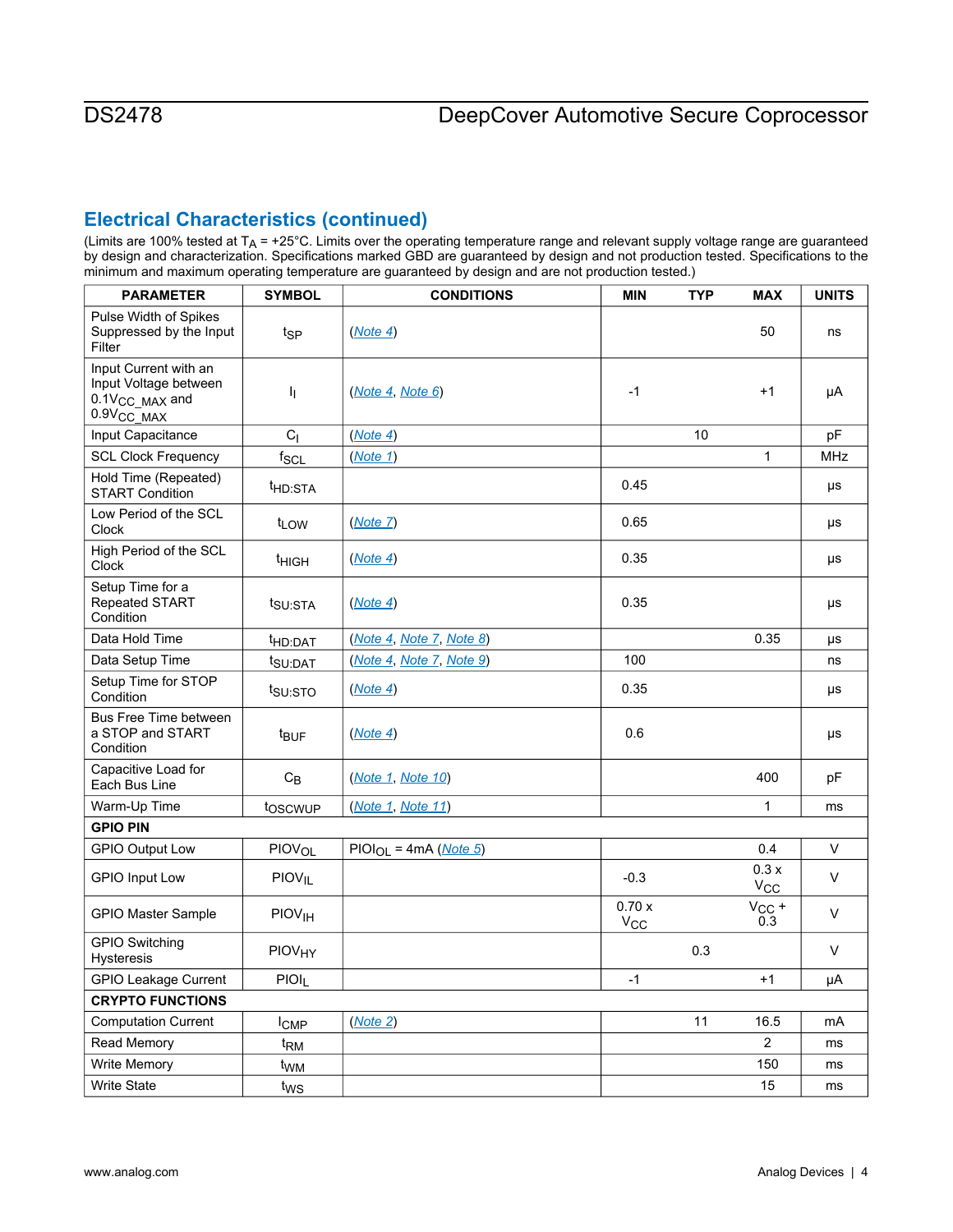## **Electrical Characteristics (continued)**

(Limits are 100% tested at  $T_A$  = +25°C. Limits over the operating temperature range and relevant supply voltage range are guaranteed by design and characterization. Specifications marked GBD are guaranteed by design and not production tested. Specifications to the minimum and maximum operating temperature are guaranteed by design and are not production tested.)

| <b>PARAMETER</b>                               | <b>SYMBOL</b>     | <b>CONDITIONS</b>                 | <b>MIN</b> | <b>TYP</b> | <b>MAX</b> | <b>UNITS</b> |
|------------------------------------------------|-------------------|-----------------------------------|------------|------------|------------|--------------|
| <b>Computation Time</b><br>(HMAC)              | t <sub>CMP</sub>  |                                   |            |            | 4          | ms           |
| Generate ECC Key Pair                          | t <sub>GKP</sub>  |                                   |            |            | 500        | ms           |
| Generate ECDSA<br>Signature                    | t <sub>GES</sub>  |                                   |            |            | 50         | ms           |
| Verify ECDSA Signature<br>or Compute ECDH Time | t <sub>VES</sub>  |                                   |            |            | 160        | ms           |
| <b>TRNG Generation</b>                         | <sup>t</sup> RNG  |                                   |            |            | 50         | ms           |
| <b>TRNG On-Demand</b><br>Check                 | topc              |                                   |            |            | 50         | ms           |
| <b>OTP</b>                                     |                   |                                   |            |            |            |              |
| <b>OTP Write Temperature</b>                   | T <sub>OPTW</sub> |                                   | 0          |            | 50         | $^{\circ}C$  |
| Data Retention                                 | t <sub>DR</sub>   | $T_A$ = +125°C ( <i>Note 12</i> ) | 10         |            |            | years        |

<span id="page-4-0"></span>**Note 1:** System requirement.

<span id="page-4-1"></span>**Note 2:** OTP programming current production tested at +25°C.

<span id="page-4-2"></span>**Note 3:** All I<sup>2</sup>C timing values are referred to V<sub>IH(MIN)</sub> and V<sub>IL(MAX)</sub> levels.

<span id="page-4-3"></span>**Note 4:** Guaranteed by design and/or characterization only. Not production tested.

<span id="page-4-4"></span>**Note 5:** The I-V characteristic is linear for voltages less than 1V.

<span id="page-4-5"></span>**Note 6:** I/O pins of the DS2478 do not obstruct the SDA and SCL lines if  $V_{CC}$  is switched off.

<span id="page-4-6"></span>Note 7: t<sub>LOW</sub> min = t<sub>HD:DAT</sub> max + 200ns for rise or fall time + t<sub>SU:DAT</sub> min. Values greater than these can be accommodated by extending  $t_{LOW}$  accordingly.

<span id="page-4-7"></span>Note 8: The DS2478 provides a hold time of at least 100ns for the SDA signal (referenced to the V<sub>IH(MIN)</sub> of the SCL signal) to bridge the undefined region of the falling edge of SCL.

<span id="page-4-8"></span>**Note 9:** The DS2478 can be used in a standard-mode I<sup>2</sup>C-bus system, but the requirement t<sub>SU:DAT</sub> ≥ 250ns must then be met. Also, the acknowledge timing must meet this setup time (I2C Bus Specification Rev. 03, 19 June 2007).

<span id="page-4-9"></span>Note 10:  $C_B$  = Total capacitance of one bus line in pF. The maximum bus capacitance allowable may vary from this value depending on the actual operating voltage and frequency of the application ( ${}^{12}$ C Bus Specificatio

Note 11: I<sup>2</sup>C communication should not take place for the max t<sub>OSCWUP</sub> time following a power-on reset.

<span id="page-4-11"></span><span id="page-4-10"></span>**Note 12:** Data retention is tested in compliance with JESD47G.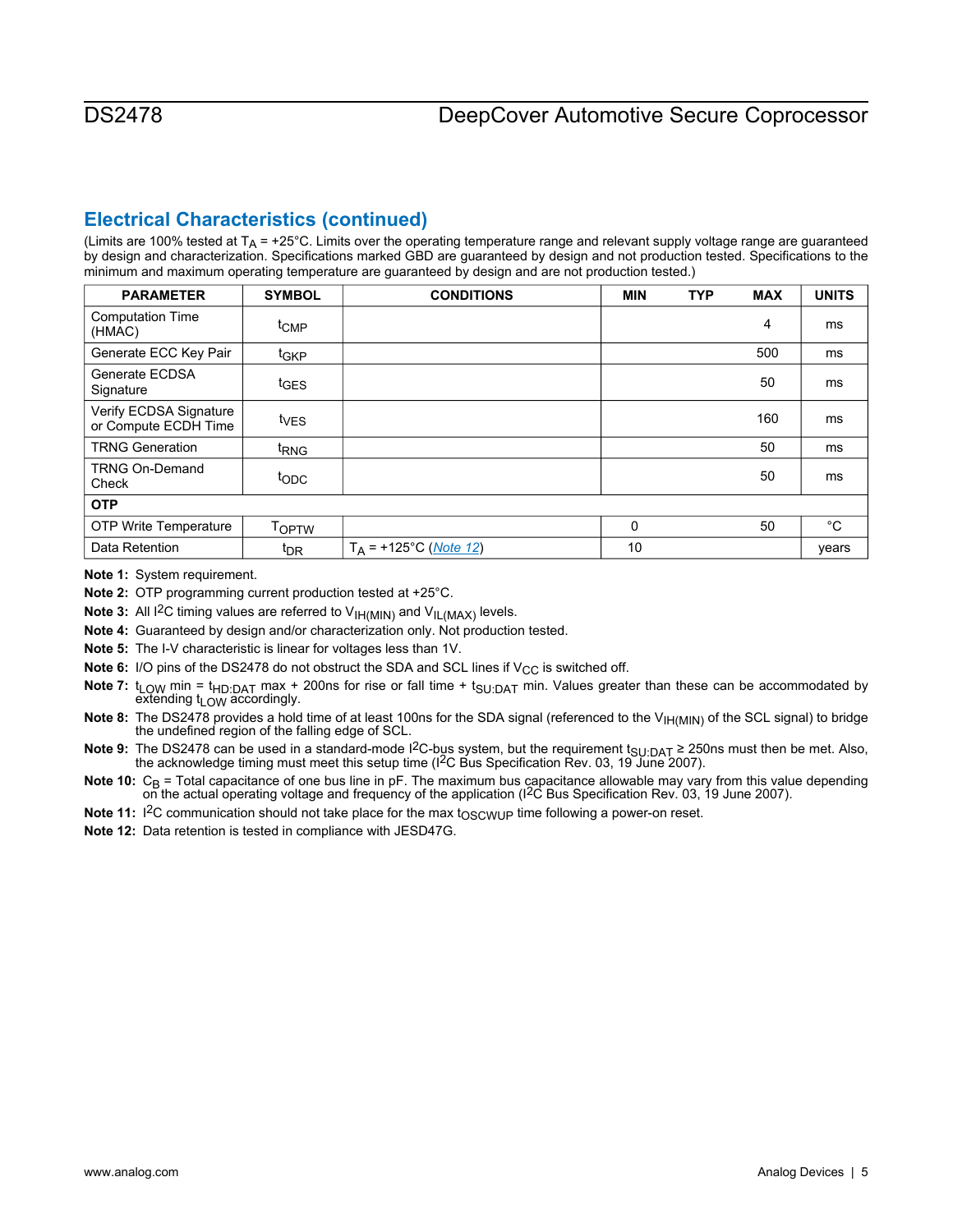## **Typical Operating Characteristics**

( $V_{\text{PUP}}$  = +3.3V;  $T_A$  =  $T_{\text{MIN}}$  to  $T_{\text{MAX}}$  unless otherwise noted.)



## **Pin Configuration**

#### **10 TDFN**



## **Pin Description**

| <b>PIN</b>    | <b>NAME</b> | <b>FUNCTION</b>                                                                                                             |
|---------------|-------------|-----------------------------------------------------------------------------------------------------------------------------|
| 1, 3, 4, 6, 9 | <b>DNC</b>  | Do Not Connect                                                                                                              |
| 2             | <b>GPIO</b> | General-Purpose I/O                                                                                                         |
| 5             | <b>GND</b>  | Ground                                                                                                                      |
|               | <b>SCL</b>  | I <sup>2</sup> C Serial Clock Input. This pin must be connected to $V_{CC}$ through a pullup resistor.                      |
| 8             | <b>SDA</b>  | I <sup>2</sup> C Serial Data Input/Output, Open-Drain. This pin must be connected to $V_{CC}$ through a pullup<br>resistor. |
| 10            | Vcc         | Supply Voltage                                                                                                              |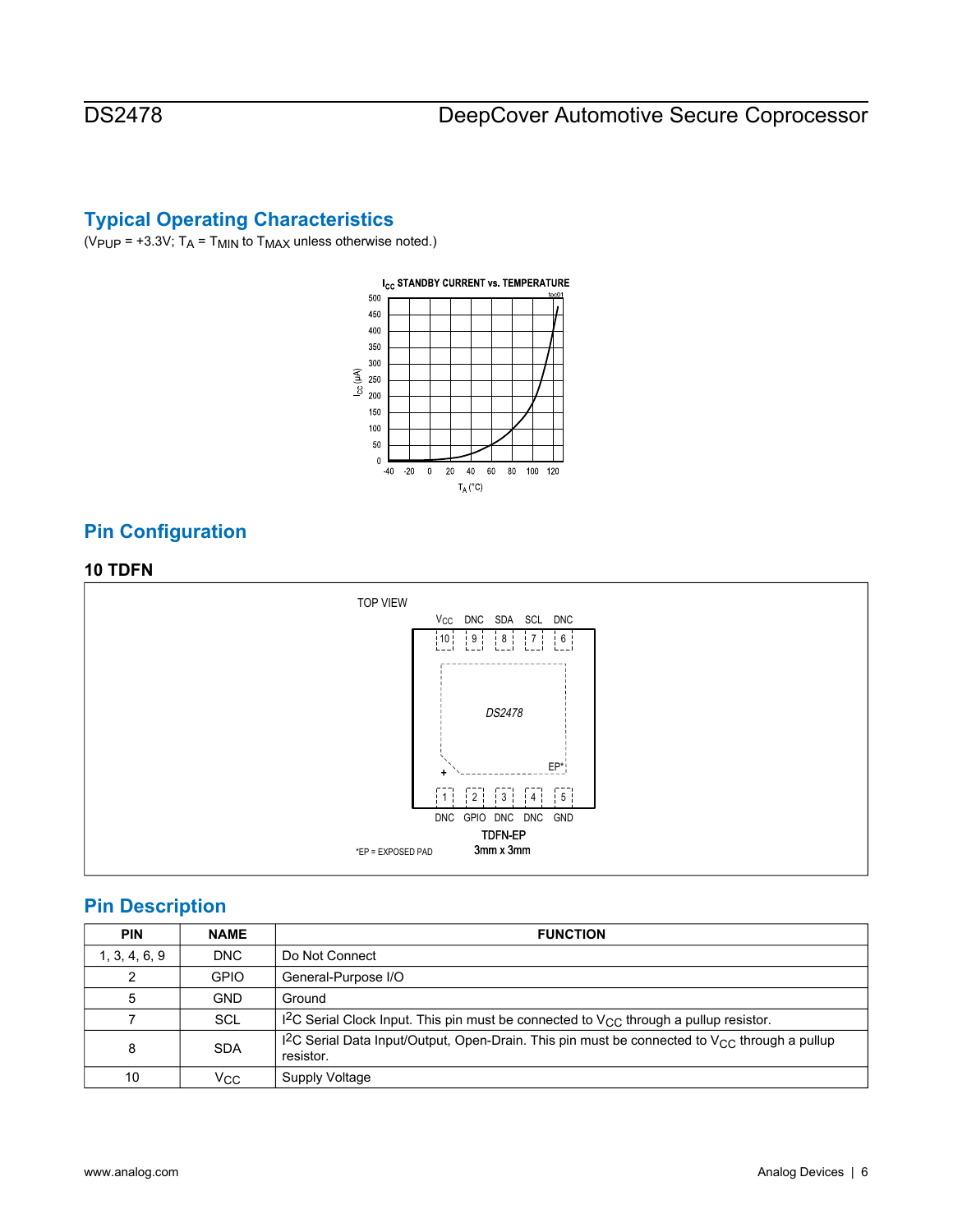# **Pin Description (continued)**

| <b>PIN</b> | <b>NAME</b> | <b>FUNCTION</b>                                                                                                                                                                |
|------------|-------------|--------------------------------------------------------------------------------------------------------------------------------------------------------------------------------|
|            | EP          | Exposed Pad. Solder evenly to the board's ground plane for proper operation. Refer to Application<br>Note 3273: Exposed Pads: A Brief Introduction for additional information. |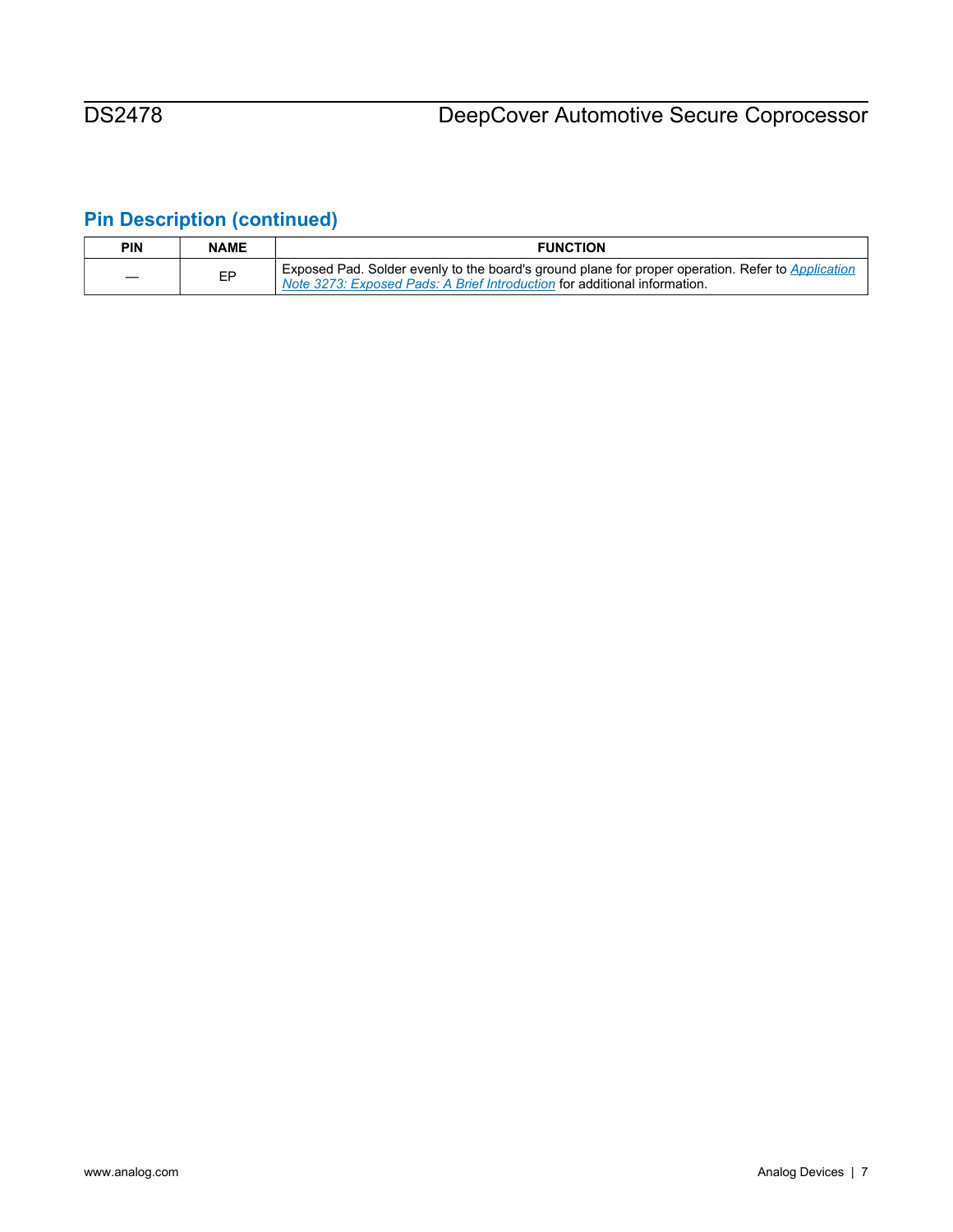## **Detailed Description**

The DS2478 is a secure coprocessor that supports multiple asymmetric (ECC P-256) and symmetric (SHA-256) security functions for the DS28C40/DS28E40. In addition to the security services provided by the hardware-implemented ECC and SHA-256 engines, the device integrates a FIPS/NIST true random number generator (TRNG), 6Kb of secured OTP (3Kb user, 3Kb keys/secrets), one configurable GPIO pin, and a unique 64-bit serial number. The ECC public/private key capabilities operate from the NIST-defined P-256 curve and include FIPS 186-compliant ECDSA signature generation and verification for bidirectional asymmetric key authentication. Additionally, through FIPS/NIST 800-56B ECDH-based key agreement, the device supports secure storage and host communication of sensitive data, such as applicationspecific crypto keys that would be used independently by a host processor. The SHA-256 secret-key capabilities are compliant with FIPS 180 and are flexibly used either in conjunction with ECDSA operations or independently for multiple MAC and HMAC functions. Through the integrated TRNG, the device further enhances system crypto functionality with the ability to supply FIPS-grade random numbers to a host processor along with internal-only functions, including nonce values for ECDSA operation and optional generation of its ECC private keys. A GPIO pin can be operated under command control and include configurability supporting authenticated and nonauthenticated operation, including an ECDSA-based crypto-robust mode to support the secure-boot of a host processor.

The DS2478 integrates 6Kb of secured OTP memory to store keys, certificates, general-purpose data (four public/private key pairs, two secret keys) and control registers. Multiple user-programmable protection modes exist for the generalpurpose memory space including ECDSA R/W authentication protection, SHA-256 HMAC R/W authentication protected, HMAC R/W encryption in conjunction with an ECDH established key, and unprotected. With these options, generalpurpose memory can be flexibly configured to store end application data ranging from nonsensitive calibration constants to critically sensitive host-system crypto keys.

## **I 2C**

### **General Characteristics**

The I<sup>2</sup>C bus uses a data line (SDA) plus a clock signal (SCL) for communication. Both SDA and SCL are bidirectional lines, connected to a positive supply voltage through a pullup resistor. When there is no communication, both lines are high. The output stages of devices connected to the bus must have an open drain or open collector to perform the wired-AND function. Data on the I<sup>2</sup>C bus can be transferred at rates up to 100kbps in standard mode and up to 400kbps in fast mode. The DS2478 works in both modes or up to a clock rate of 1MHz. A device that sends data on the bus is defined as a transmitter, and a device receiving data is defined as a receiver. The device that controls communication is called a master. Devices controlled by the master are slaves. To be individually accessed, each device must have a slave address that does not conflict with other devices on the bus. Data transfers can be initiated only when the bus is not busy. The master generates the serial clock (SCL), controls the bus access, generates the START and STOP conditions, and determines the number of data bytes transferred between START and STOP (see [Figure 1\)](#page-8-0). Data is transferred in bytes with the most significant bit being transmitted first. After each byte follows an acknowledge bit to allow synchronization between master and slave.

#### **Slave Address**

The slave address to which the DS2478 responds is shown in [Figure 2.](#page-8-1) The slave address is part of the slave address/ control byte. The last bit of the slave address/control byte (R/W) defines the data direction. When set to 0, subsequent data flows from master to slave (write access); when set to 1, data flows from slave to master (read access).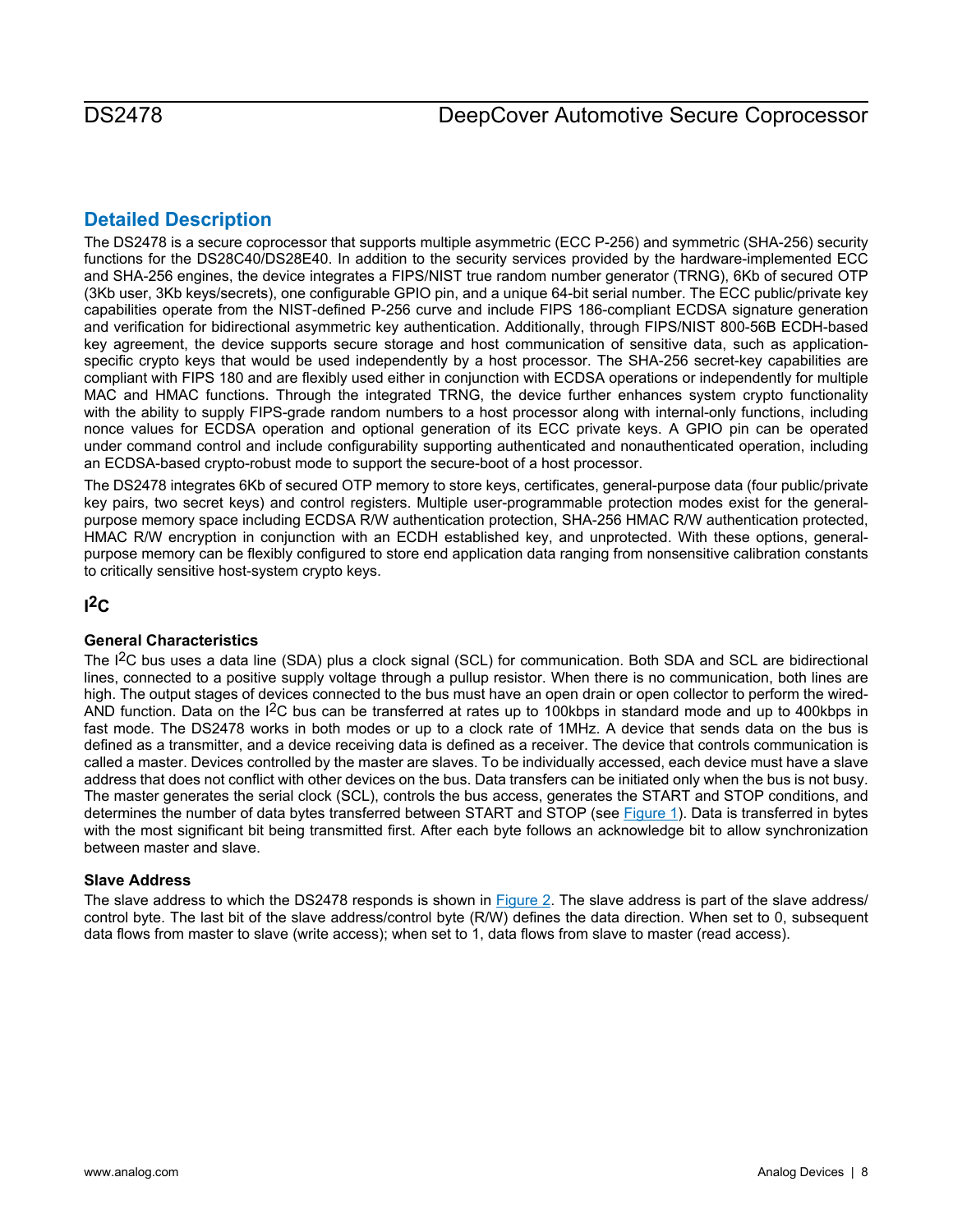<span id="page-8-0"></span>

*Figure 1. I2C Protocol Overview* 

<span id="page-8-1"></span>

*Figure 2. I2C Slave Address* 

### **I 2C Definitions**

The following terminology is commonly used to describe I<sup>2</sup>C data transfers. The timing references are defined in **Figure** [3](#page-9-0).

### **Bus Idle or Not Busy**

Both SDA and SCL are inactive and in their logic-high states.

### **START Condition**

To initiate communication with a slave, the master must generate a START condition. A START condition is defined as a change in state of SDA from high to low while SCL remains high.

### **STOP Condition**

To end communication with a slave, the master must generate a STOP condition. A STOP condition is defined as a change in state of SDA from low to high while SCL remains high.

### **Repeated START Condition**

Repeated STARTs are commonly used for read accesses after having specified a memory address to read from in a preceding write access. The master can use a repeated START condition at the end of a data transfer to immediately initiate a new data transfer following the current one. A repeated START condition is generated the same way as a normal START condition, but without leaving the bus idle after a STOP condition.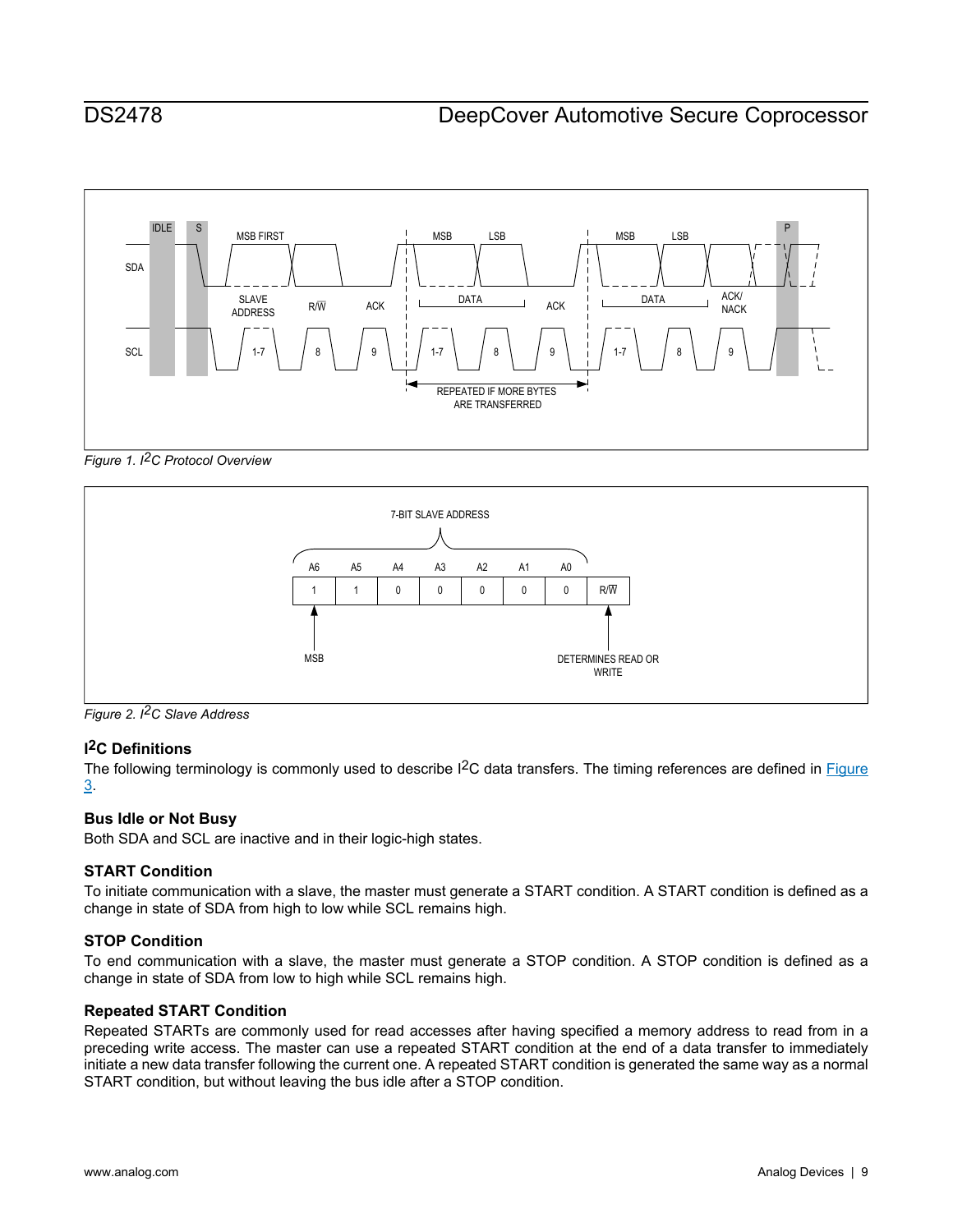# DS2478 DeepCover Automotive Secure Coprocessor

#### **Data Valid**

With the exception of the START and STOP condition, transitions of SDA can occur only during the low state of SCL. The data on SDA must remain valid and unchanged during the entire high pulse of SCL plus the required setup and hold time ( $t_{HD:DAT}$  after the falling edge of SCL and  $t_{SU:DAT}$  before the rising edge of SCL; see [Figure 3](#page-9-0)). There is one clock pulse per bit of data. Data is shifted into the receiving device during the rising edge of the SCL pulse.

When finished with writing, the master must release the SDA line for a sufficient amount of setup time (minimum t<sub>SU:DAT</sub>, + t<sub>R</sub> in [Figure 3](#page-9-0)) before the next rising edge of SCL to start reading. The slave shifts out each data bit on SDA at the falling edge of the previous SCL pulse, and the data bit is valid at the rising edge of the current SCL pulse. The master generates all SCL clock pulses, including those needed to read from a slave.

<span id="page-9-0"></span>

*Figure 3. I2C Timing Diagram*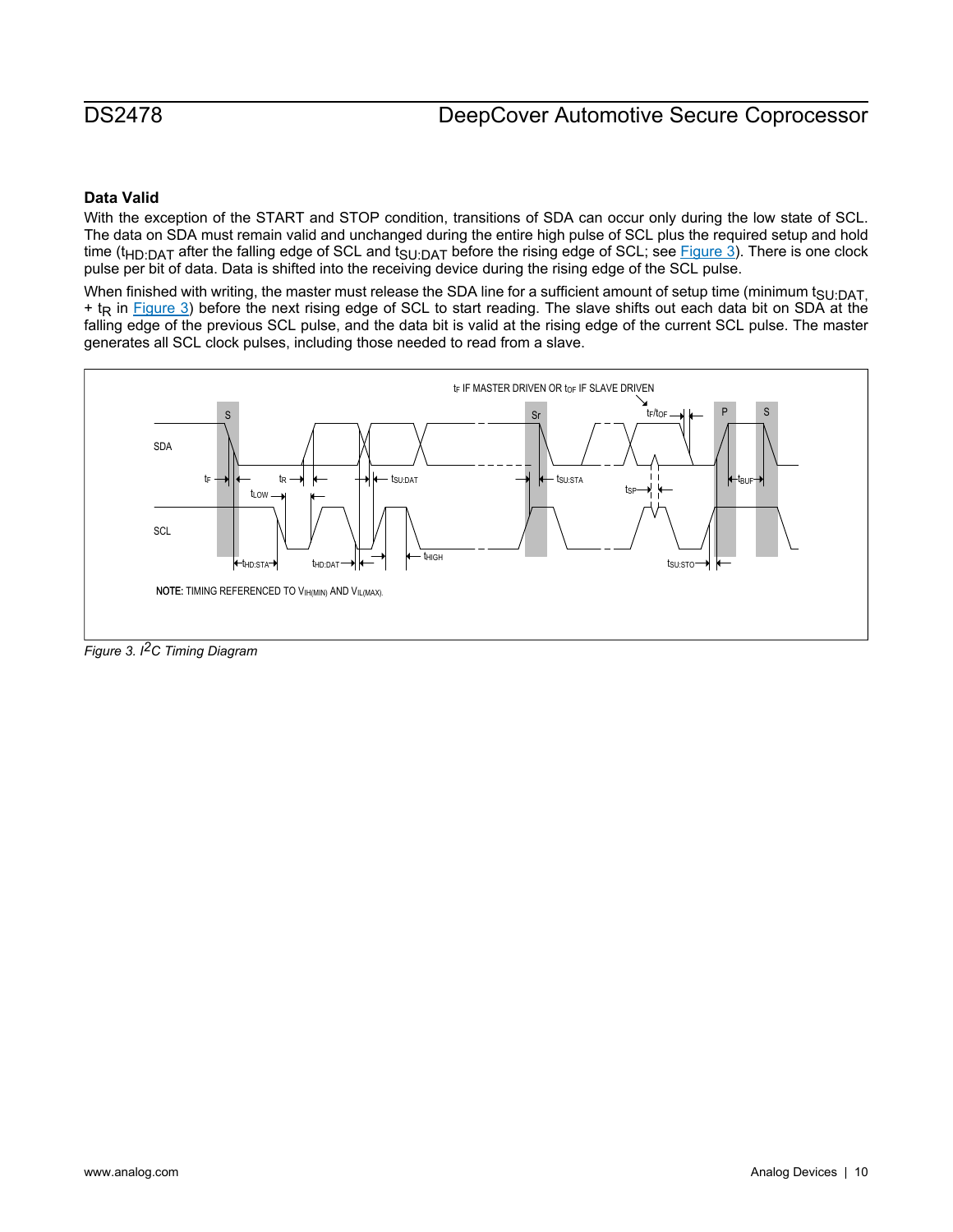# **Typical Application Circuit**

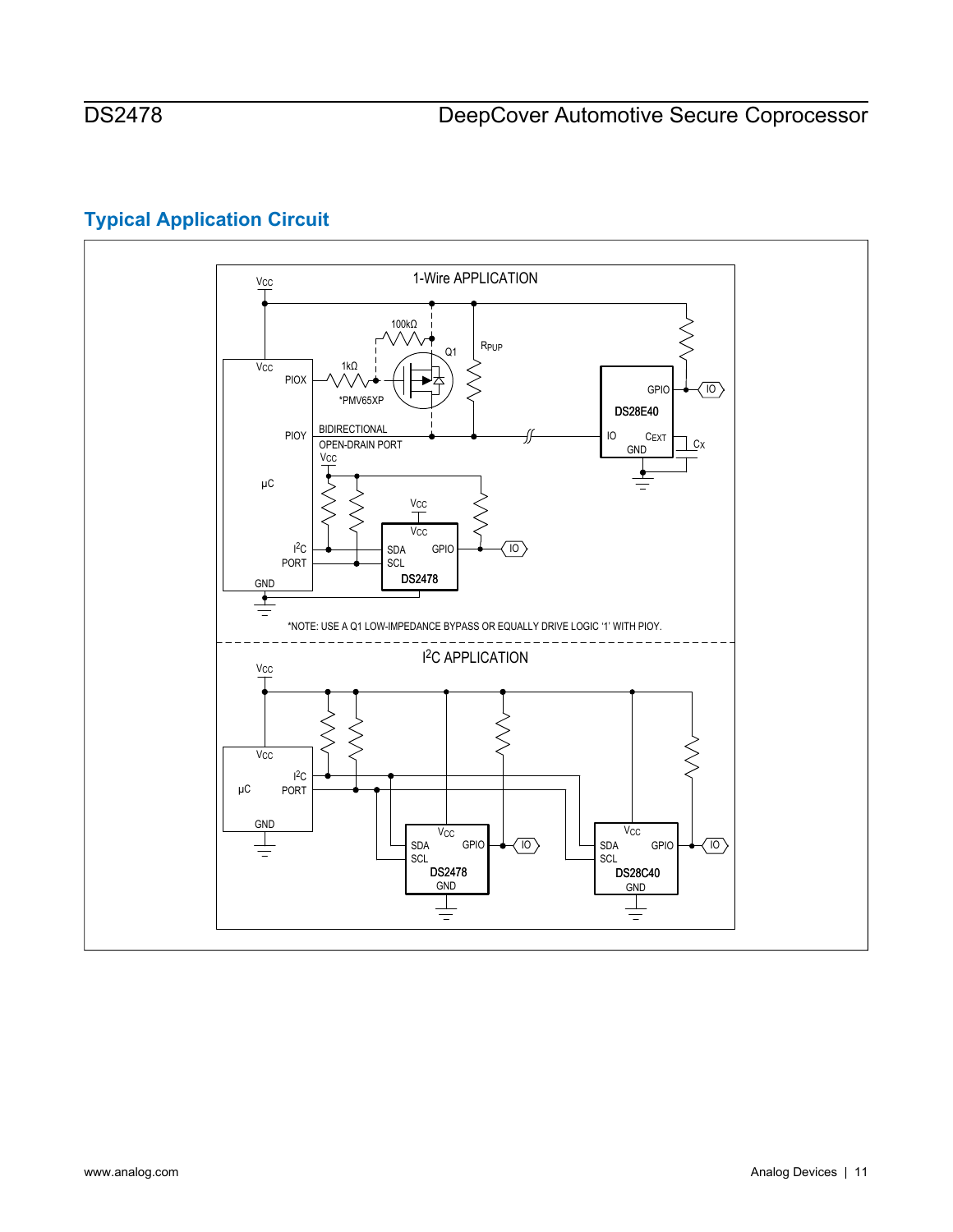# <span id="page-11-0"></span>**Ordering Information**

| <b>PART NUMBER</b> | <b>TEMP RANGE</b> | <b>PIN-PACKAGE</b>               |
|--------------------|-------------------|----------------------------------|
| DS2478ATB/VY+T     | -40°C to +125°C   | 10 TDFN T1033Y+2 (2.5k pcs reel) |

*+Denotes a lead(Pb)-free/RoHS-compliant package.* 

*/V = Denotes an automotive-qualified part.* 

*Y = Side-wettable TDFN package.* 

*T = Tape and reel.*